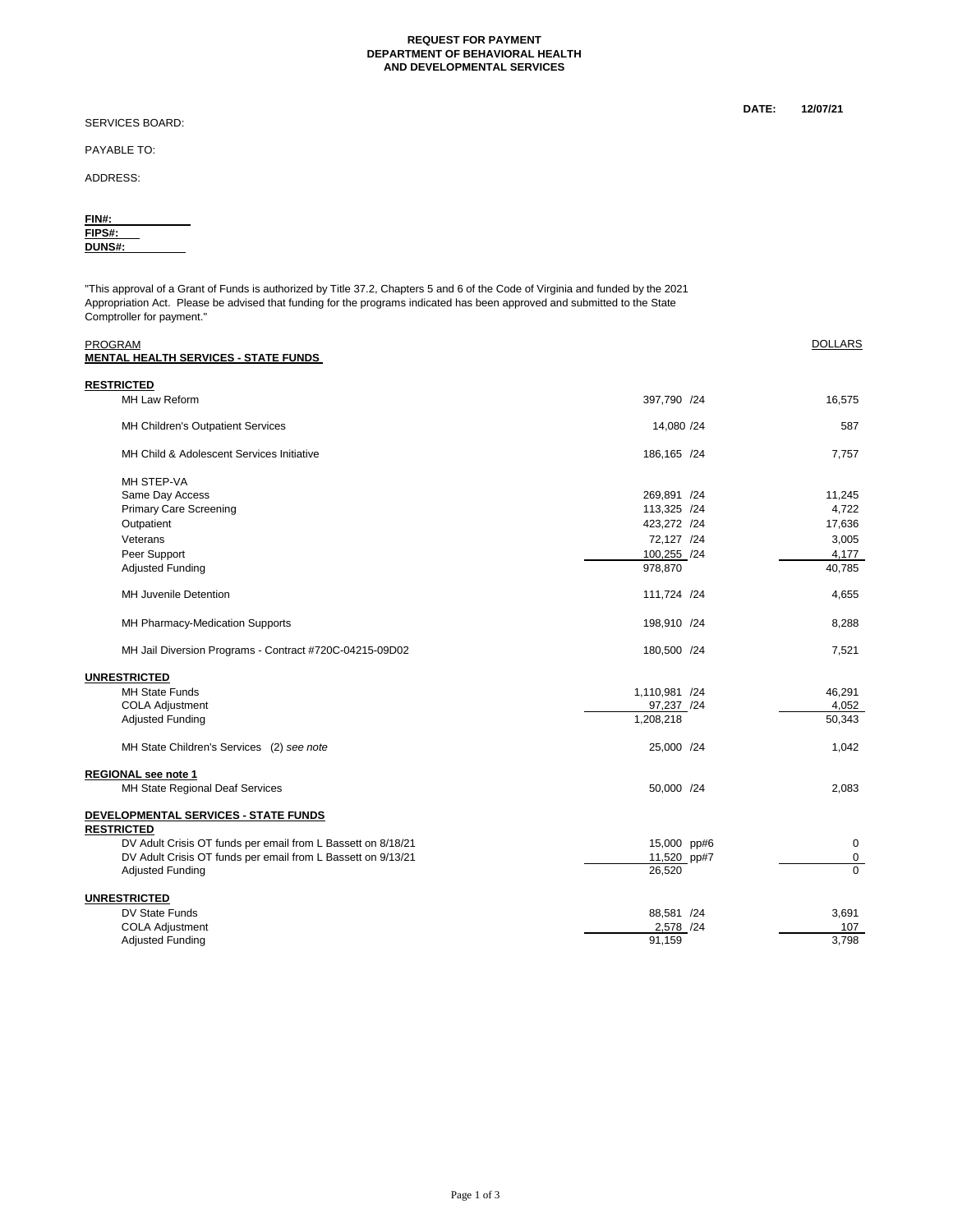#### **REQUEST FOR PAYMENT DEPARTMENT OF BEHAVIORAL HEALTH AND DEVELOPMENTAL SERVICES**

| <b>SUBSTANCE USE DISORDER SERVICES - STATE FUNDS</b> |
|------------------------------------------------------|
|------------------------------------------------------|

# **RESTRICTED**

|                                    | <b>TOTAL STATE FUNDS</b> | 190.527 |
|------------------------------------|--------------------------|---------|
| Adjusted Funding                   | 961,410                  | 40,059  |
| <b>COLA Adjustment</b>             | 23,063 /24               | 961     |
| <b>SUD State Funds</b>             | 938,347 /24              | 39,098  |
| UNRESTRICTED                       |                          |         |
| SUD MAT (Medication Assisted Trmt) | 115,000 /24              | 4.792   |
| SUD Women                          | 1,500 /24                | 63      |
| -----------<br><b>SUD SARPOS</b>   | 52,290 /24               | 2,179   |

## **MENTAL HEALTH SERVICES - FEDERAL FUNDS**

### **RESTRICTED CFDA # 93.150**

## **RESTRICTED**

| ,,,,,,,,,,,,,,,                                                     |           |               |                |
|---------------------------------------------------------------------|-----------|---------------|----------------|
| CFDA #93.958                                                        |           |               |                |
| <b>MH FBG SMI</b>                                                   | 522010090 | 14,569 /24    | 607            |
|                                                                     |           |               |                |
| MH FBG SED Child & Adolescent                                       | 522010090 | 94,115 /24    | 3,921          |
|                                                                     |           |               |                |
| SUBSTANCE USE DISORDER SERVICES - FEDERAL FUNDS                     |           |               |                |
|                                                                     |           |               |                |
| <b>RESTRICTED</b>                                                   |           |               |                |
| CFDA# 93.788                                                        |           |               |                |
| <b>SOR Grant Treatment</b>                                          | 530230090 |               |                |
|                                                                     |           |               |                |
| <b>SOR Grant Recovery</b>                                           | 530330090 |               |                |
|                                                                     |           |               |                |
| SOR Grant Prevention OT funds per email from L White on 7/8/21      | 530030090 | 10,000 pp#3   | $\Omega$       |
|                                                                     |           |               |                |
| SOR Grant Prevention OT funds per exhibit D on 11/16/21             | 530040090 | 150,000 pp#12 | 150,000        |
|                                                                     |           |               |                |
| <b>RESTRICTED</b>                                                   |           |               |                |
| CFDA# 93.959                                                        |           |               |                |
| <b>SUD FBG Prevention</b>                                           | 502510090 | 156,917 /24   | 6,538          |
|                                                                     |           |               |                |
| SUD FBG Prevention OT funds per email from L White on 9/1/21        | 591100090 | 162,000 pp#7  | $\mathbf 0$    |
|                                                                     |           |               |                |
| <b>SUD FBG SARPOS</b>                                               | 502710090 | 40,270 /24    | 1,678          |
|                                                                     |           |               |                |
| <b>SUD FBG Alcohol/Drug Trmt</b>                                    | 502710090 | 507,186 /24   | 21,133         |
|                                                                     |           |               |                |
| SUD FBG Alcohol/Drug Trmt OT funds per email from L White on 10/6/2 | 599100090 | 140,745 pp#10 | $\overline{0}$ |
|                                                                     |           |               |                |
| <b>SUD FBG Women</b>                                                | 502710090 | 62,639 /24    | 2,610          |
|                                                                     |           |               |                |
| <b>SUD FBG Prevention Strategic</b>                                 | 508750090 |               |                |
|                                                                     |           |               |                |

**TOTAL FEDERAL FUNDS 186,487 TOTAL FUNDS 377,014 (1) Regional funds are for use by the region. The region makes the decision about the funds; however, some of these funds may go directly** 

**to a non-fiscal agent. The regional funds listed above, unless restricted, may be used for whichever services the region determines is necessary in the region. If there are balances remaining in regional funds at the end of the fiscal year, it is the responsibility of the region to determine the best use of the balances in order to provide the most effective services.** 

**(2) These funds are unrestricted/earmarked; however, they are restricted to be used for Children Services only.**